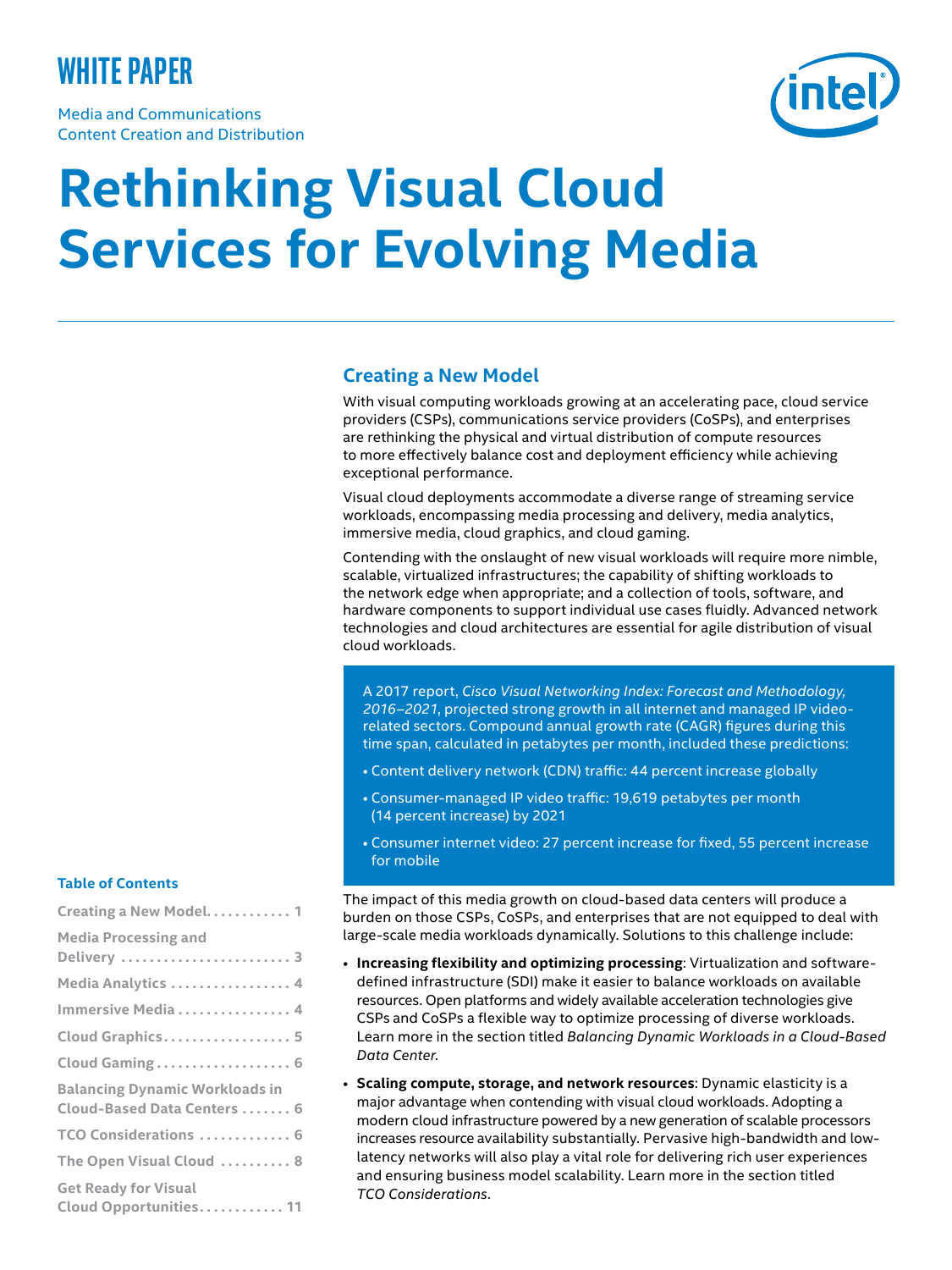- **Enhancing development processes**: High performance media, AI and graphics software components—along with sample reference pipelines that demonstrate how to construct new visual cloud services quickly and easily—support rapid application development and help reduce time-to-market for new revenue. Learn more in the section titled *The Open Visual Cloud*.
- **Deploying specialized solutions for select use cases and edge computing**: Specialized hardware—including discrete graphics processing units (GPUs), integrated GPUs, field programmable gate arrays (FPGAs), video processing units (VPUs), and image-processing units (IPUs)—can boost performance for select applications in which a single, targeted workload must be handled on a large-scale basis. A cohesive approach to solutions that are software only through hardware accelerated is an important consideration given the diversity of services in the visual cloud. Reference examples showing where to start provide significant flexibility across the solution continuum. Learn more in the section titled *The Open Visual Cloud*.
- **Implementing modern cloud architectures**: For performing operations on large, complex data files and delivering elastic processing power to efficiently handle ebbs and flows in intensive operations, modern cloud architectures hold the key to effective workload distribution.

# **What is the Visual Cloud?**

The visual cloud consists of a set of capabilities for remotely consuming content and services that center around efficient delivery of visual experiences from the cloud—both live and file-based. As shown in the figure below, the visual cloud supports five major services, each providing a set of related visual cloud use cases.

# **Visual Cloud Services**

**All require high performance, high scalability, and full hardware virtualization**



# **Adapting to the Evolving Media Landscape**

Media is rapidly evolving and has become a foundational building block for many new services. Visual cloud extends beyond traditional media, encompassing richer, more immersive use cases such as 360-degree virtual reality (VR) experiences. Visual cloud includes delivering more intelligence with video that is being distributed, incorporating analytics as a part of the media workflow. Analytics, performed on the contents of video sent to the end user, make it possible to deliver additional services or value. Media content as a part of Internet of Things (IoT) solutions is growing in importance. Sometimes visual workloads will need to be handled at the network edge, to reduce latency and provide near real-time responsiveness. Other times dense visual workloads will be best processed in the centralized data center using the most advanced processors and other scalable technologies.

Certain kinds of services—especially those subject to sudden surges in traffic—create challenges in building a supporting infrastructure that can adapt to quickly changing conditions. For example, NFL game views can skyrocket from hundreds to thousands to millions in a matter of several minutes—fueled by social media—and drop back down again just as quickly.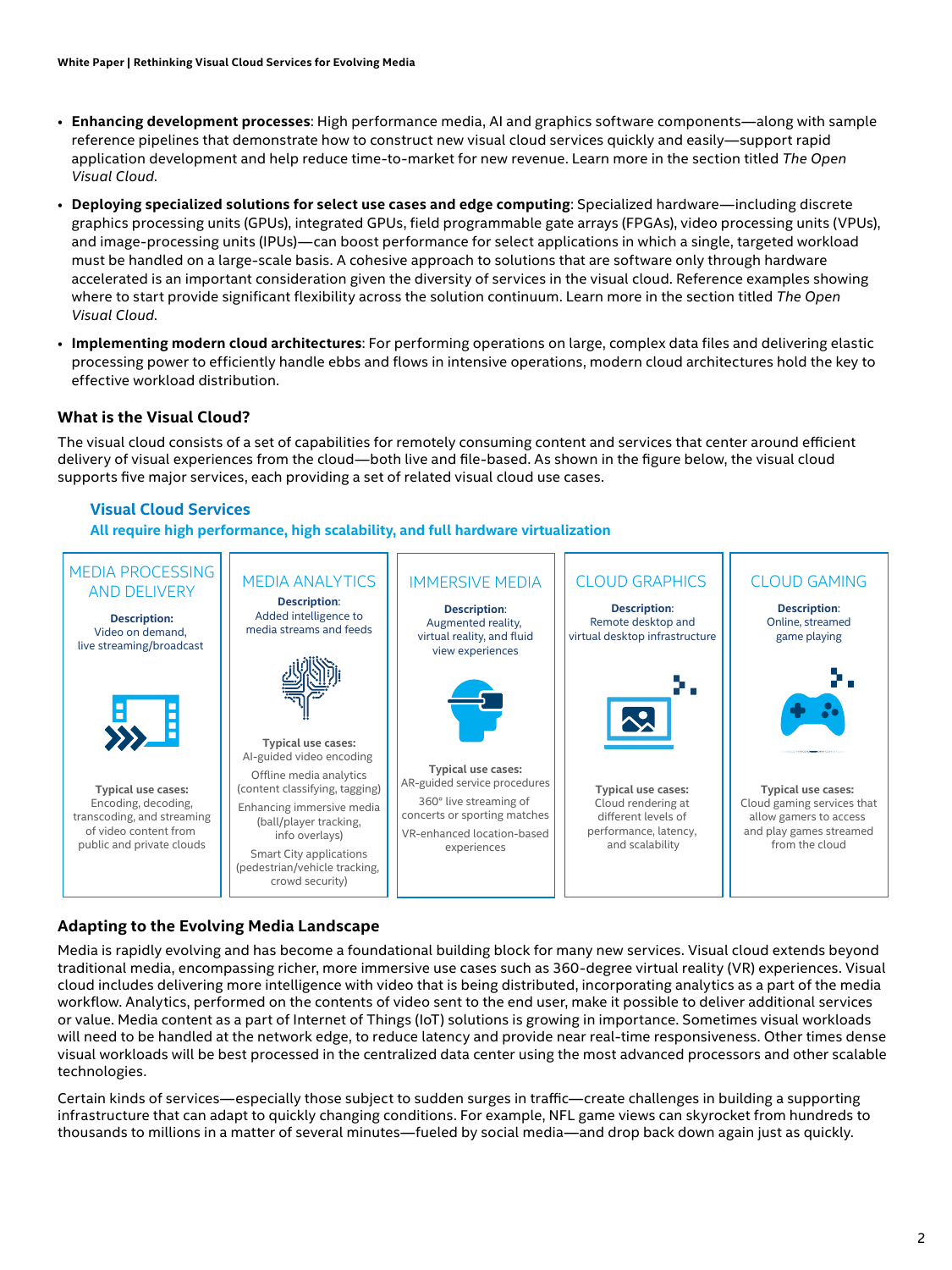A virtualized, software-based infrastructure provides many benefits for service providers delivering content in many use cases growing in popularity, such as:

- User-generated live streaming (for example, Facebook Live\*).
- Over-the-top linear streaming (Yahoo or Twitter\* streaming of NFL games).
- Cloud-gaming applications (such as Shadow\* or LiquidSky\*), which can create substantial compute demands when large numbers of users are participating simultaneously.
- Rising video content generated through social media applications (for example, Facebook and Snapchat\* typically handle eight billion average daily video views).

All of this is part of the visual cloud.

# **Use Cases Across the Visual Cloud Landscape**



# **Media Processing and Delivery**

Cloud-based media processing and delivery demands in response to escalating video traffic across wired and wireless channels have become a vitally important service capability for CSPs and CoSPs. The predominant use cases involving media delivery and processing, encompassing both content creation and streaming, fit into two basic categories:

- **Broadcast media**—Communications media providers, such as Comcast and DirecTV (AT&T), produce and deliver both live and streaming video content to audiences—at least partially using their own CoSP network infrastructure.
- **Over-the-top (OTT) media**—OTT content is captured, produced, and delivered over the internet, either through mobile services or wired connections typically provided by a CoSP. This category includes video on demand content as well as live streaming video from companies such as Apple TV, Amazon, and Netflix, and web entities such as Facebook Live and YouTube\*.

# **Examples of Media Processing and Delivery Use Cases**

Among the most noteworthy use cases involving media processing and delivery are:

- **Transcoding**—A large part of handling media workloads involves converting video formats, adjusting bit rates, and controlling compression intelligently, both in real time and offline. Intel® Advanced Vector Extensions 512 (Intel® AVX-512), part of the Intel® Xeon® Scalable processor platform, makes it possible to accelerate media workloads, supporting ultra-wide 512-bit vector operations, and handling 32 double-precision and 64 single-precision floating point operations per second, per clock cycle.
- **Distribution of workloads**—The nature of CPU-centric infrastructures makes it easy to perform cloud load balancing of media workloads. The additional flexibility of Intel®-based infrastructures employing virtualization technology, based on open standards and representing the clear majority of cloud service installations, gives CSPs and CoSPs more precise management control and agility in processing workloads dynamically.

Endpoint rendering Smart IoT solutions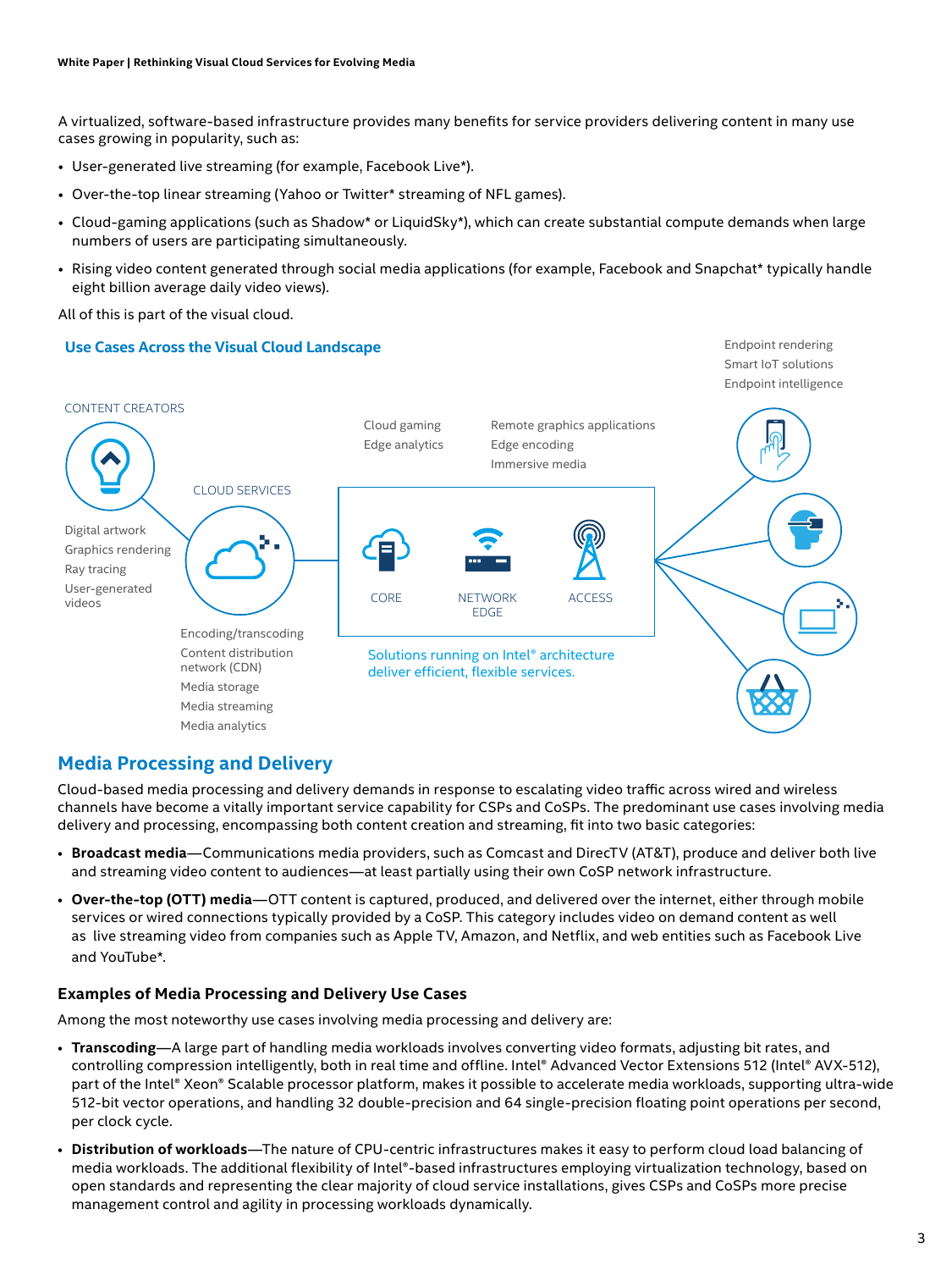# **Media Analytics**

Media analytics performed on live media or distributed video streams can help service providers, content aggregators, and content delivery networks better understand the nature of the visual content and derive useful intelligence from it.

By 2022, MarketsandMarkets estimates that the video analytics market will reach USD 11.17 billion.1 According to Tractica, deep learning revenues will increase from USD 655 million in 2016 to USD 35 billion by 2025.2

Sophisticated media analytics applications can do everything from detecting suspicious intruders in a video surveillance feed to surveying the traffic patterns in a smart city to better control flow. With billions of pieces of visual content exchanged daily, the market opportunities are expansive for creating new, useful services and adding features and capabilities to existing services.

# **Media Analytics Use Cases**



#### **Examples of Media Analytics Use Cases**

- **Smart City**—Media analytics applications within the smart city range from identifying vehicles, including their license plates, for traffic monitoring and toll collection to performing facial recognition of individuals near buildings or public spaces, for both security reasons and for crowd analysis. Often, visual recognition tasks need to be performed in real time, working most efficiently in edge computing implementations.
- **AI-guided video encoding and live streaming**—By adding AI capabilities to video encoding algorithms, broadcasters and OTT producers can control quality and bandwidth parameters to meet specified goals. An AI algorithm at the heart of this process can be trained for optimal quality or bandwidth from a collection of video streams, and then automatically adjust the encoder to ensure goals are achieved.
- **Real-time and offline media analytics**—By using object and performer detection and classification, AI applications can provide a wide variety of services to help CSPs and CoSPs create new revenue channels. For example, AI techniques can identify and tag potentially violent movies, movies that include certain performers, or provide metadata to recommendation services based on movie content. These kinds of services can be applied at different points in the delivery system, in real time or offline, to add intelligence to the packaging and distribution of content.
- **Immersive media enhancement**—Applying analytics to immersive media applications opens opportunities in both 360-degree content display and AR (augmented reality) applications. For example, sports presentations can benefit from tracking players or the ball, using AI to control the encoding for providing a selective view of the action. Interactive applications include being able to automatically overlay video content with relevant information (such as a player's batting average or basketball foul shot percentage), or an international football team's ball possession or passing accuracy statistics.

# **Immersive Media**

Innovation in AR and VR solutions is changing the way that human beings interact with the world. These technologies are also inspiring innovators to introduce new products, services, and business models into the visual computing market, creating opportunities for CSPs, CoSPs, and broadcast companies.

Potential revenues, as projected by International Data Corporation, show strong growth opportunities, with USD 45 billion in sales of headset hardware forecast by 2021. Software sales in this market also look to be substantial; expected to exceed USD 35 billion by 2025, according to Statistica.<sup>3</sup>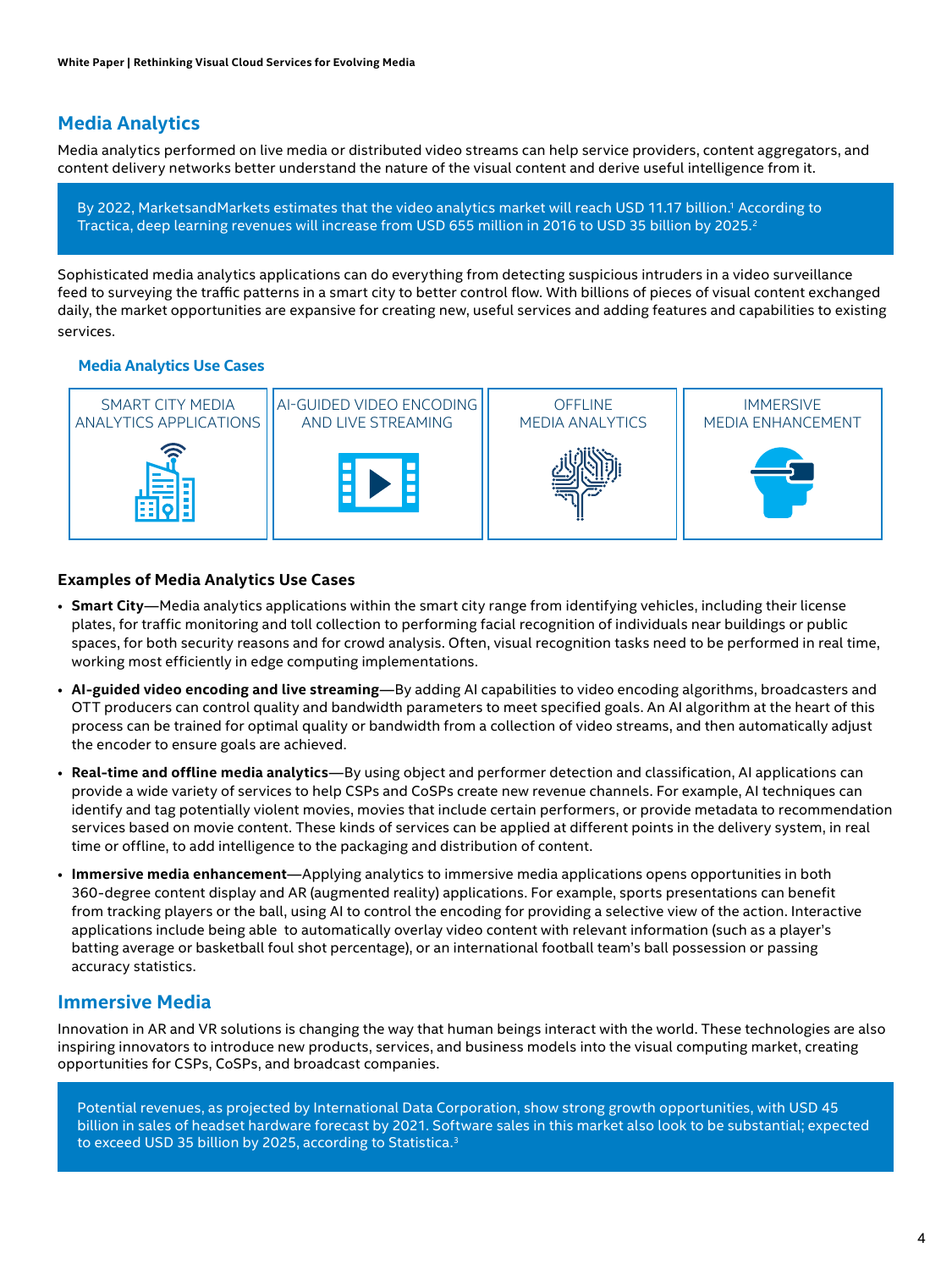Advanced immersive media applications are just beginning to gain traction in the industry with the more practical uses leaning toward AR, such as guiding worker tasks through smart glasses. Consumer-driven interests and entertainment tend to be aligned toward VR. On the broadcast side, 3D renderings of stadiums and other types of facilities can be integrated into media presentations, whether live or on demand. Streaming of live concert experiences or sports using 360-degree video content is another application that is already being implemented by companies, including Tiledmedia and Netzyn. Recent advances in moving media workloads to the network edge are providing for more quality experiences by addressing the bandwidth concerns and latency issues that have been a challenge for VR scenarios.

# **Examples of Immersive Media Use Cases**

The following immersive media use cases are among the more promising in this sector:

- **360-degree live streaming**: Companies are now able to live-stream events, such as concerts or sporting matches, to a variety of consumption platforms with high visual fidelity.
- **AR-guided service procedures**: AR offers a strong potential for guiding factory workers, warehouse employees, and technicians in daily procedures, equipment operation, and maintenance tasks, using instructions overlaid on AR headmounted displays or smart glasses. Guidance can be delivered by video, audio, or as text lists of steps in a procedure. More sophisticated applications can provide immediate feedback by observing and commenting on worker actions.
- **VR-enhanced location-based experiences**: On-premises immersive experiences are being used broadly in a number of consumer-focused ways. The number of VR arcades has been growing globally, as have the number of businesses augmenting tourist destination experiences.

To learn about optimizing content delivery networks, read this case study: [Orange\\* Builds and Tests Virtual Content](https://www.intel.com/content/www/us/en/communications/network-transformation-orange-case-study.html)  Delivery [Network](https://www.intel.com/content/www/us/en/communications/network-transformation-orange-case-study.html).

# **Cloud Graphics**

By being able to tap into powerful cloud-based servers to perform graphics-intensive operations, organizations can selectively choose the level of performance, latency, and scalability that best fits their business needs. Using new technologies, such as cloud-hosted workstations powered by the Intel® Xeon® processor E3-1500 processor v5 with Iris® Pro graphics, enterprises can equip technical staff members to work collaboratively and access centralized graphics applications remotely from wherever they want to work. With data and applications accessible securely from the data center, complex renderings and visualizations can be handled by highperformance servers in a virtualized environment in which workload processing can be adjusted dynamically to meet requirements. Remote rendering of 3D animations or 3D models represents another promising use of cloud graphics.

#### **Examples of Cloud Graphics Use Cases**

# **Cloud Graphics Use Cases**



- **Remote desktop applications**—Desktop and workstation remoting solutions, powered by the Intel Xeon E3-1500 processor v5 family with Iris Pro graphics, deliver professional graphics capabilities to geographically diverse technical teams, adding to productivity, improving collaboration, and minimizing the risk of lost or stolen intellectual property.
- **Remote rendering**—The intensive compute cycles required to process complex animations, scientific data visualizations, ray traced content creation, and 3D models lend themselves well to remote rendering in the cloud where virtualization can be used to dynamically provision compute, storage, and network resources to handle demanding media creations. The memory footprint required to render massively complex data sets often exceeds that of a GPU, making the Intel® Rendering Framework's CPU-based ray tracing and rasterization the choice of many in Hollywood and the scientific visualization community.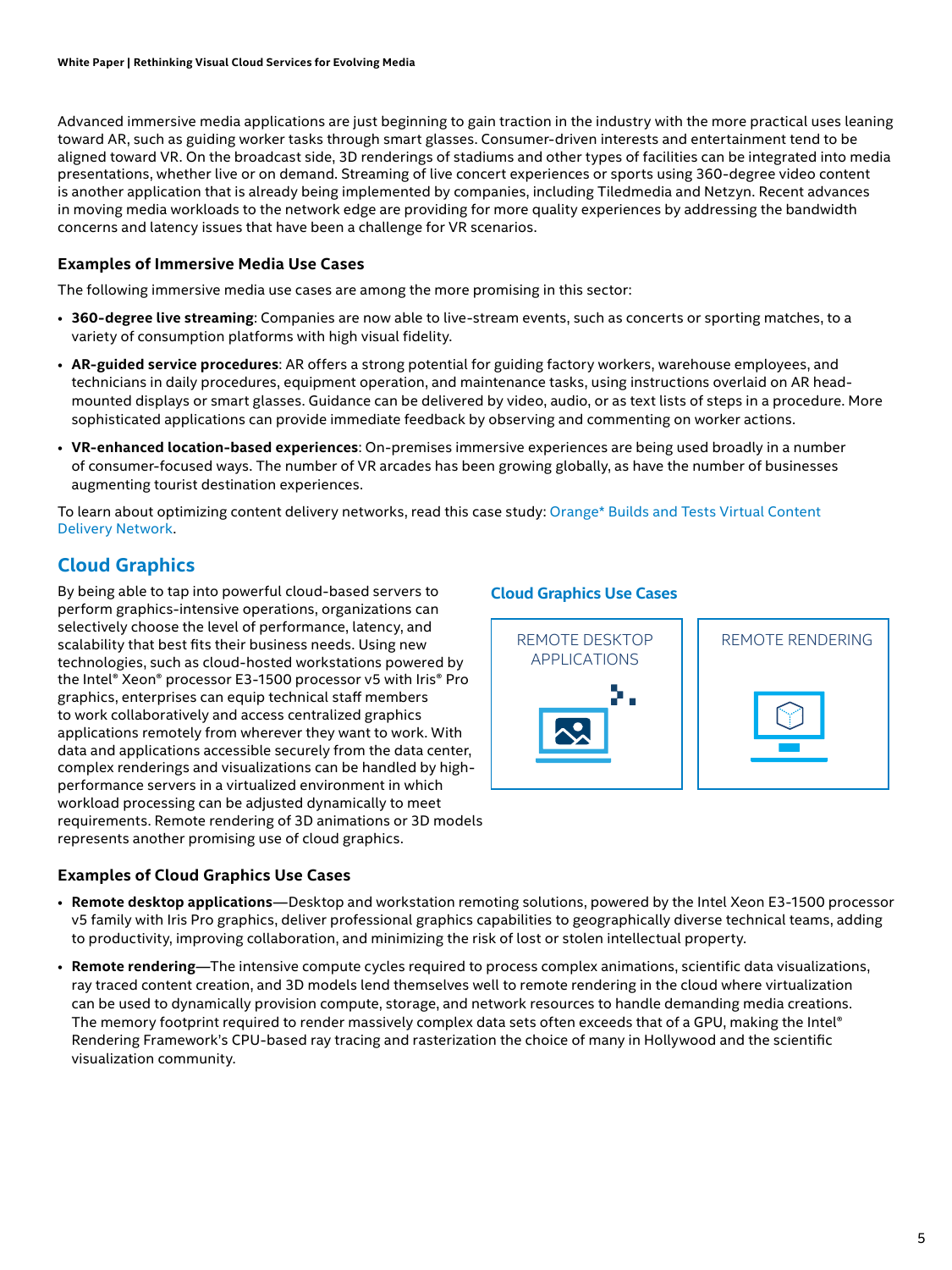# **Cloud Gaming**

In much the same way as movie distribution evolved from DVDs to online streaming as internet connectivity speeds increased, online game services have begun to take advantage of faster connection rates and improved compression techniques. Video streaming lets users stream games in real time from remote servers without requiring that the game be downloaded first. Some benefits of cloud gaming are instant play, no downloads required, and playing games on multiple screens or devices.

According to Knowledge Sourcing Intelligence, the cloud gaming market is projected to grow at a CAGR of 26.12 percent between 2018 and 2023, reaching a total market size of USD 4.284B by 2023 (up from USD 1.064B in 2017).<sup>4</sup>

#### **Examples of Cloud Gaming Benefits**

- **Online gaming services revenues**—The promising growth of online games, served from the cloud, represents additional revenue for CSPs and a complement to current use models for gaming. Media technology can be used to stream the game content to the end user, applying media encoding or the media pipeline processing part of the stack to deliver the game content efficiently. Visual cloud software stack components can be used for both creation and delivery of the media.
- **Any time, any place access to games**—a unique characteristic of online gaming is that the delivery model from the cloud makes it possible for gamers to access and play games from their choice of devices—from smartphones to tablets to desktop machines—wherever they happen to be. This is sometimes called the any pane of glass approach, signifying that because the compute operations are mainly taking place in the cloud, users can enjoy good performance on any device across the board.

# **Balancing Dynamic Workloads in a Cloud-Based Data Center**

Significant increases in complexity for visual cloud processing and delivery workloads in the data center call for rethinking the approaches and technologies for handling current and future processing requirements.

The trends and projections are bullish as new media use cases are developed and deployed. The Cisco Visual Networking Index\* (VNI) report for 2017 forecasts that, by 2021, Ultra HD will represent 20.7 percent of IP video traffic. The same report projects a seven times increase in internet video surveillance traffic between 2016 and 2021. According to the World Economic Forum, immersive media, including AR and VR, will grow to a USD 95 billion market by 2025, spurred by live events, gaming, and video entertainment.

The capabilities of virtualization allow diverse workloads to access and share a common collection of compute, storage, and network resources. In environments that are demand-driven and that frequently experience processor-intensive workloads, virtualized hardware can scale freely and relocate workloads as required across infrastructures. This has spawned the massive increases of efficiency that customers have found in the cloud.

Cloud-based data centers built using modern cloud infrastructures can capitalize on network function virtualization (NFV), software-defined networking (SDN) and SDI to support functions historically delivered by dedicated network appliances. These new technologies adapt well to the demands of shifting media workloads. As visual computing use cases evolve and mature, enterprises, CSPs, and CoSPs—relying on Intel® architecture-based infrastructures—will have a wide range of choices as to where and how to process workloads. This may involve using the network edge, the cloud, or the core data center, depending on the scenario, data sizes involved, security issues, and workload distribution. The broad choice of tools and technologies available from Intel to efficiently handle the workloads—from pure software solutions to those based on hardware acceleration—also give solution architects the freedom to design, develop, and deploy high-performance visual solutions in the most cost-efficient and scalable way.

# **TCO Considerations**

Throughout the ecosystem, running visual compute workloads on pure software architectures gives customers the flexibility of making improvements to media processing and delivery as well as customizations to the visual quality. To maximize the business value of infrastructure investments, CoSPs, CSPs, and enterprises need servers flexible enough to accommodate a diverse range of both compute and visual workloads. Several key factors affect the total cost of ownership (TCO) of a mediaprocessing system. Factors to consider include:

- Scalability of server infrastructure to address all workloads for maximizing IT investments.
- Optimized software features that enhance the value of data center and cloud resources.
- Hardware platform characteristics with respect to cost, cooling, overall utility, deployment complexity, and maintenance.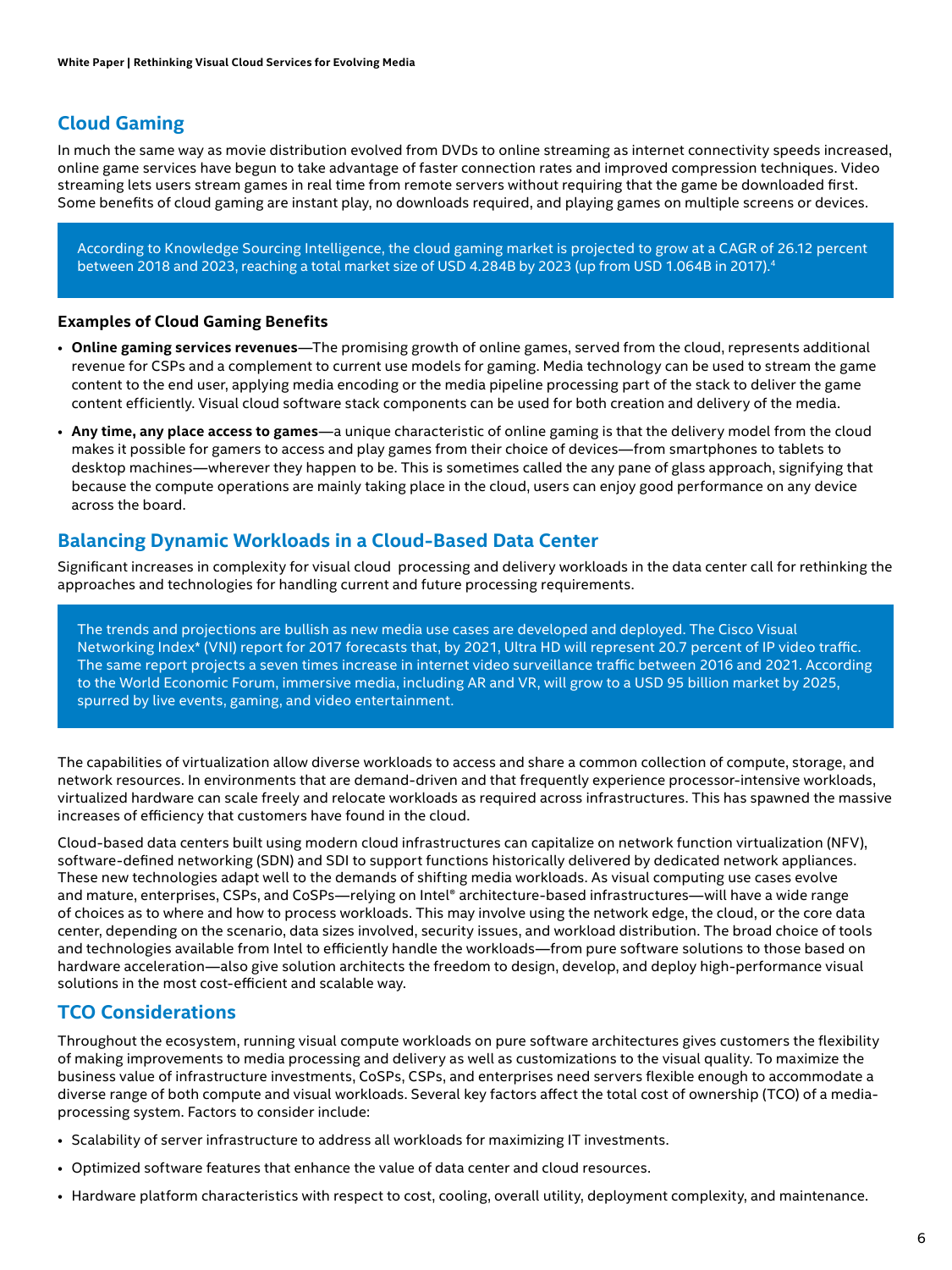- <span id="page-6-0"></span>• GPU license fees by other vendors have an annual cost of licensing.
- Server density considerations and overall resource utilization in the data center, factoring in virtualization capabilities and workload balancing tools.
- The degree of flexibility and agility for managing the balance between video quality and the streaming bit rate, as well as availability of customizations and ongoing performance enhancement.
- Tradeoffs between investing in an open standards hardware platform with widely available open source software components and a proprietary hardware platform subject to vendor lock-in and a greatly reduced range of supported applications.
- Depth and breadth of the ecosystem supporting the hardware/software platform and whether it is adequate to provide reasonable choices and fulfill business objectives.

There is tremendous potential to take advantage of existing infrastructures, and the majority of the world's leading data centers are populated with [Intel® Xeon® processor family](https://www.intel.com/content/www/us/en/products/processors/xeon.html) servers. Infrastructure managers can use low-demand use periods to handle media-processing applications that have been optimized and tuned for these servers. This—in addition to leveraging open source and off-the-shelf packaged open source-based projects—helps minimize the need to acquire additional hardware.

# **Meeting Service-Level Expectations**

Optimizing the performance of the infrastructure to meet service-level expectations, a key consideration for CSPs, can be accomplished by increasing the workload density within the data center. This, in turn, can help lower the TCO for the CSP. By upgrading to [Intel Xeon Scalable processors](https://www.intel.com/content/www/us/en/processors/xeon/scalable/xeon-scalable-platform.html), a CSP can substantially increase the density of virtual machines in the data center, letting them support more customers per rack.<sup>5</sup>

Intel Xeon Scalable processors deliver exceptional performance and provide fluid scalability for dense media workloads. To improve media operations, [Intel Advanced Vector Extensions 512](https://www.intel.com/content/www/us/en/architecture-and-technology/avx-512-overview.html) (Intel AVX-512) feature double the number of floating point operations per second (FLOPS) per clock cycle, a significant leap forward compared to the past-generation capability. Demanding tasks that are vital to a visual cloud environment gain performance boosts, including media analytics, video data encoding and decoding, digital content creation, 3D modeling and simulation, and visualization. Additional microarchitecture and instruction sets to drastically enhance visual cloud capabilities like VNNI (Vector Neural Network instructions), that improve throughput of multiply-add operations with int8 and int16 data types to achieve performance gains in low precision convolution, and matrix-matrix multiplication operations used in deep neural networks.

For cost-effective processing, products such as th[e Intel Xeon D processor](https://www.intel.com/content/www/us/en/products/processors/xeon/d-processors.html) series benefit from software optimizations that bring new performance capabilities for handling media streams. For example, the Intel Xeon D-2191 processor now supports multiresolution transcoding to an adaptive bitrate (ABR) profile of a 4Kp60 stream in a single socket, thanks to optimized Scalable Video Technology for High Efficiency Video Coding (HEVC) (SVT-HEVC) software. Wide selections available in the Intel Xeon processor family can help resolve the challenge of balancing performance and cost for any given deployment.

# **A Software-Based Approach to Visual Cloud Processing**

A software-based approach to visual cloud processing offers flexibility and the opportunity for new revenue channels. Without having to rework the physical architecture or update the hardware, a software-based model—running code on a CPU—provides these advantages:

- Supporting new video codecs that emerge, through simple software updates, rather than expensive hardware changes.
- Adding intelligence to video segments through analytics software that can be rapidly iterated on with new algorithms.
- Adding efficiency to encoding operations through artificial intelligence, enabled by software.
- Advancing video compression to new levels through software enhancements.
- Balancing video quality with bandwidth, mediated by software.

Ninety-five percent of the server processors powering the cloud are based on Intel® technology.<sup>6</sup> The vast supporting ecosystem and deep expertise surrounding open platforms based on Intel architecture ensures a reliable, long-term foundation for launching media applications and services. It also provides a framework in which software updates are delivered frequently, through open source contributions as well as media toolkits that are regularly updated, adding to the long-term business value.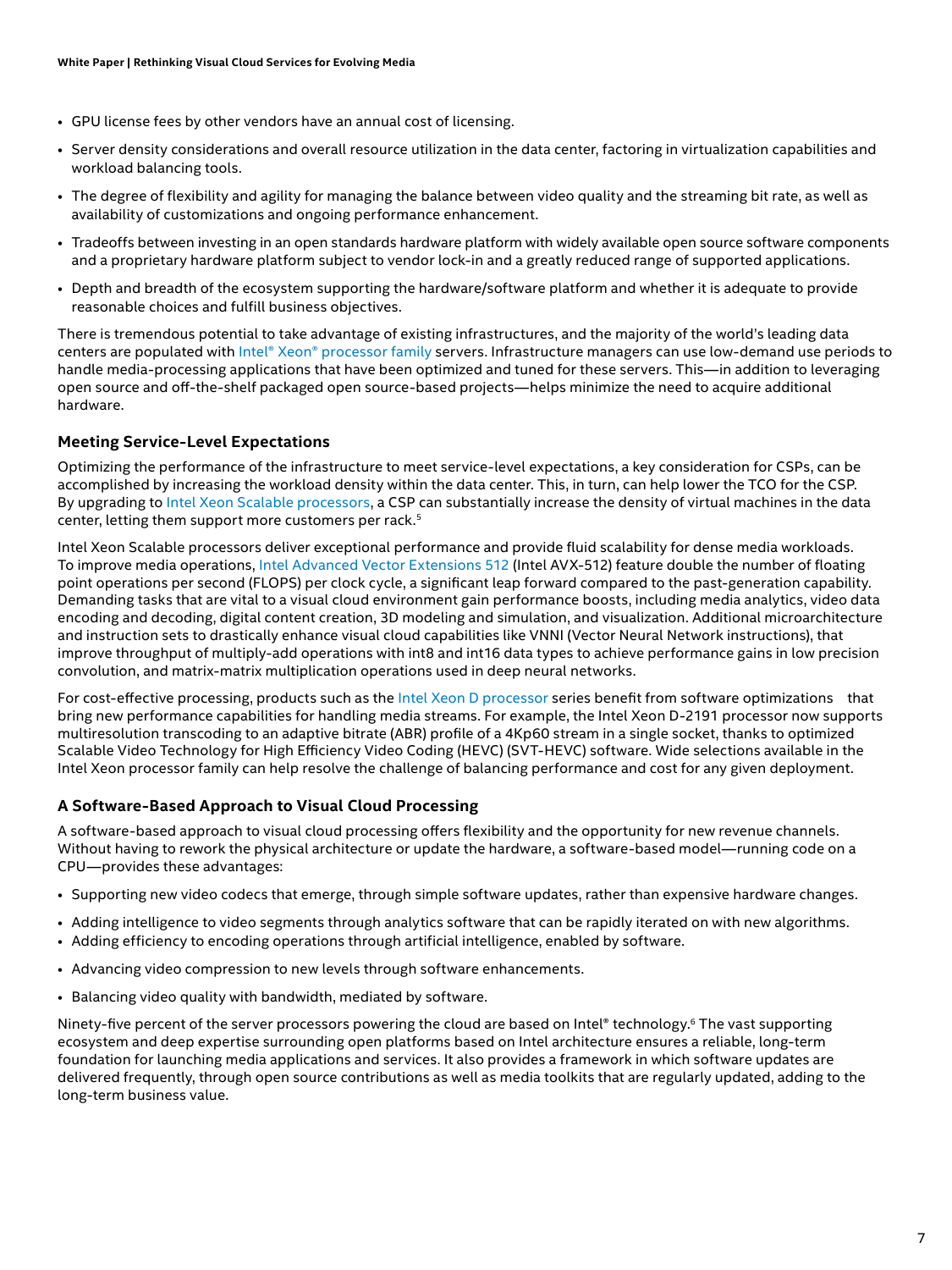# <span id="page-7-0"></span>**The Open Visual Cloud**

# **Software Building Blocks**

CSPs, CoSPs, and enterprises increasingly rely on open source solutions and components to drive innovation, reduce timeto-market, lower costs, and minimize obstacles when commercializing products. Optimized open source building blocks are needed to accelerate services innovation for the visual cloud. There are essentially four core building blocks for most visual cloud workloads: decode, inference, render, and encode. Services are defined by the order in which these core building blocks are placed in a pipeline. For example, a simple transcode service is realized with decode + encode core building blocks. Insertion of an inference building block (decode + inference + encode) would result in a media analytics service relevant for digital security and surveillance or user-generated content ad-insertion use cases where intelligent content analysis is **+** required.



#### **Pipelining Visual Cloud Building Blocks**

To help strengthen the ecosystem and provide ready access to the core building blocks and pipelines for cost-effective visual cloud innovations, Intel is providing reference pipeline recipes for visual cloud services using existing open source functions from Intel in an open source project called the [Open Visual Cloud](http://01.org). The Open Visual Cloud is an open source project consisting of highly optimized cloud native media, AI, and graphics components and sample reference pipelines to easily construct visual cloud services. The focus is on accelerating the availability of high performance, high quality, open source, validated building blocks—across encode, decode, inference, and rendering core building blocks—that support visual cloud service workloads. The goal is to minimize barriers to services innovation and provide interoperable building blocks and sample reference pipelines for quickly and easily creating, storing, distributing, and monetizing visual cloud solutions.

The Open Visual Cloud provides support for familiar industry standard frameworks in media (FFMPEG and gstreamer), AI (TensorFlow\*, Caffe\*, Apache MXNet\*, Open Neural Network Exchange (ONNX\*), Kaldi\*) and graphics (OpenGL\*, DirectX\*) to encompass the larger open source community. The entire ecosystem will benefit from Intel's continued upstreamed performance optimizations to these important frameworks as well as the interoperability of building blocks to pipeline services.

# **Open Visual Cloud: Media Building Blocks**

Intel is contributing to each core building block with new projects and enhanced performance. With the observation that encode is a required building block across all the visual cloud services, Intel has released several Scalable Video Technology (SVT) core encoders to support the ecosystems needs. First released in September 2018, SVT-HEVC is an H.265-compliant encoder core with significant speed gains at equivalent video quality levels over other open source encoders, and has been highly optimized for Intel® Xeon® Scalable processors. Additional experimental versions of SVT-AV1 (an Alliance for Open Media Video 1 compliant encoder core) and SVT-VP9 were released in January and February 2019 respectively. FFMPEG and gstreamer plugins for all SVT encoder cores are provided to simplify developer integration, evaluation, and deployment.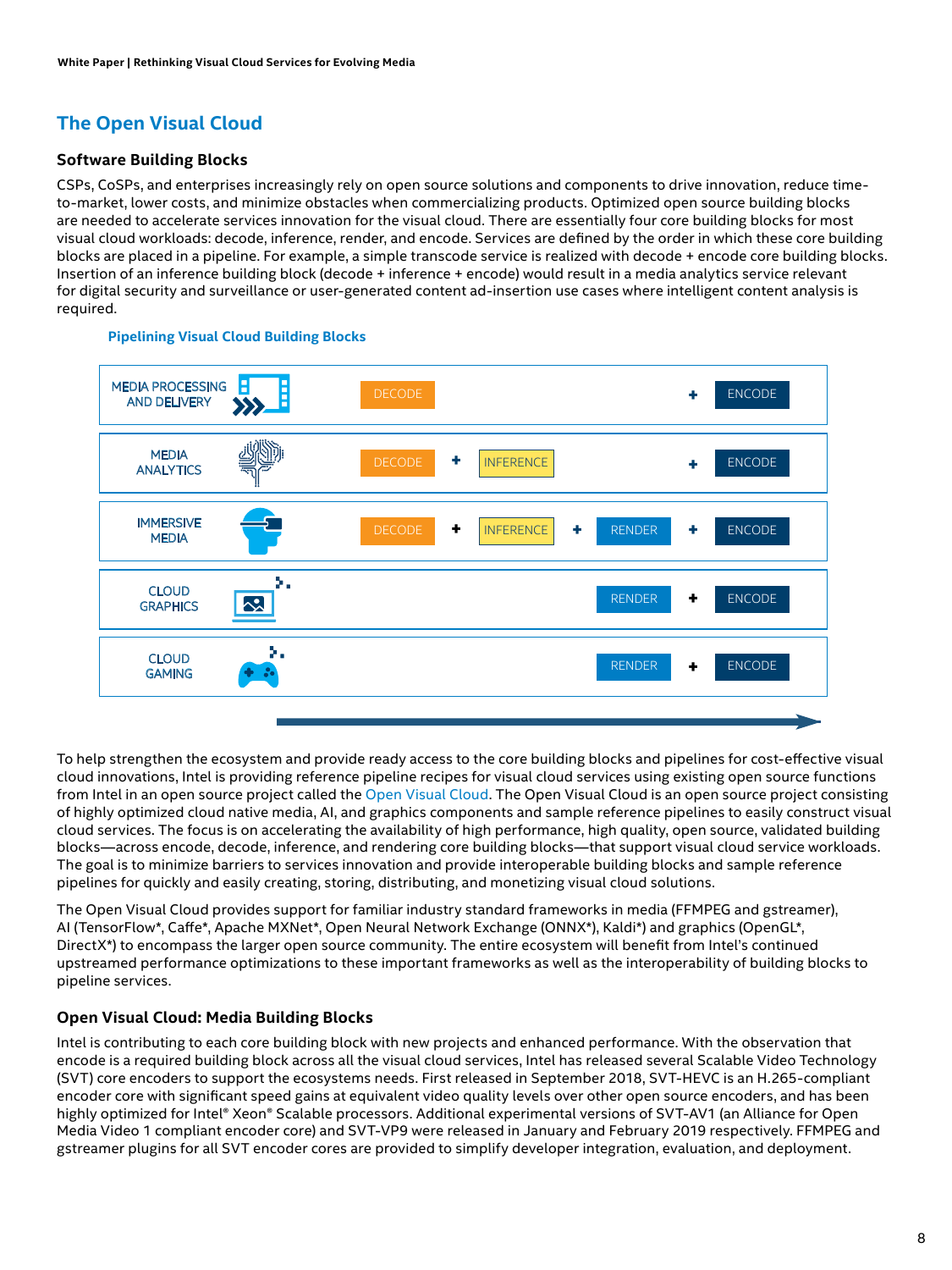<span id="page-8-0"></span>SVT is a CODEC-agnostic architecture, highly optimized for Intel Xeon Scalable processors taking advantage of Intel® Advanced Vector Extensions 512 (Intel® AVX-512) and providing outstanding scalability in the cloud utilizing as many CPU cores as allocated. Key features include 3 levels of parallelism (process, segment, and picture), a human visual system optimization classifier, and 13 presets of speed/quality tradeoffs ranging from video on demand (VOD) to live linear broadcast. All SVT-based encoder cores are provided under the highly permissive Open Source Initiative\* (OSI) approved BSD + patent license.

- **SVT-HEVC**: An extremely scalable encoder core with great visual quality/density tradeoffs and released to open source, this advanced, ultra-high-definition encoder delivers performance speedups of two orders of magnitude compared to X265 at equivalent video quality levels.
- **SVT-AV1**: This encoder core is an alternative implementation of the open source AV1 standard, providing interoperability with the latest Intel processors, and based on the same architecture as SVT-HEVC, with similar scalability and attention to visual quality/density tradeoffs. The royalty-free AV1 codec delivers 4K ultra-high-definition video with provisions for supporting even higher definition video content as new formats emerge. An SVT-AV1 decoder will also be part of this project, contributed by SVT ecosystem partners, allowing for shared tools between the encoder and decoder, and to provide comprehensive AV1 transcode support.
- **SVT-VP9**: The latest addition to the SVT portfolio is another open and royalty-free CODEC standard, VP9. In contrast to HEVC, VP9 support is common among web browsers.

# **Open Visual Cloud: AI**

In addition to the encode and decode building blocks, optimized inference is also needed to support emerging media analytics services. This includes personalized, localized content delivery tuned to user preferences, along with inference intelligence such as image/text/speech detection and recognitions, along with many more usages. Whether the provider is trying to recommend content based on viewing habits or inserting better targeted ads into live over-the-top broadcasts, it requires intelligence and analytics. This drives the need for inference as another core building block.

The Open Visual Cloud building block for inference is [the OpenVINO™ toolkit](https://01.org/openvinotoolkit) with the Deep Learning Deployment Toolkit for Intel CPU and GPU (Intel® Processor Graphics) and heterogeneous plugins and Open Model Zoo pre-trained models and samples. Those open source OpenVINO toolkit components provide deep learning and traditional computer vision analytics capabilities and enhance the development of media analytics applications, using a write once, deploy everywhere model aligned with Intel architecture-based platforms, including pure software and several hardware acceleration options. These capabilities include a model optimizer that supports industry standard deep learning frameworks, so you can work with models you may have already developed. It supports pre-trained models from the Open Model Zoo along with more than 100 open source and public models in popular formats such as Caffe, TensorFlow, MXNet and ONNX. The [Intel® Distribution](https://software.intel.com/openvino-toolkit)  [of OpenVINO™](https://software.intel.com/openvino-toolkit) toolkit is also available with additional, proprietary plugin support for Intel® FPGAs, Intel® Movidius™ Neural Compute Stick (NCS), and Intel® Gaussian Mixture Model - Neural Network Accelerator (Intel® GMM-GNA), and provides optimized traditional computer vision libraries (OpenCV\*, OpenVX\*).

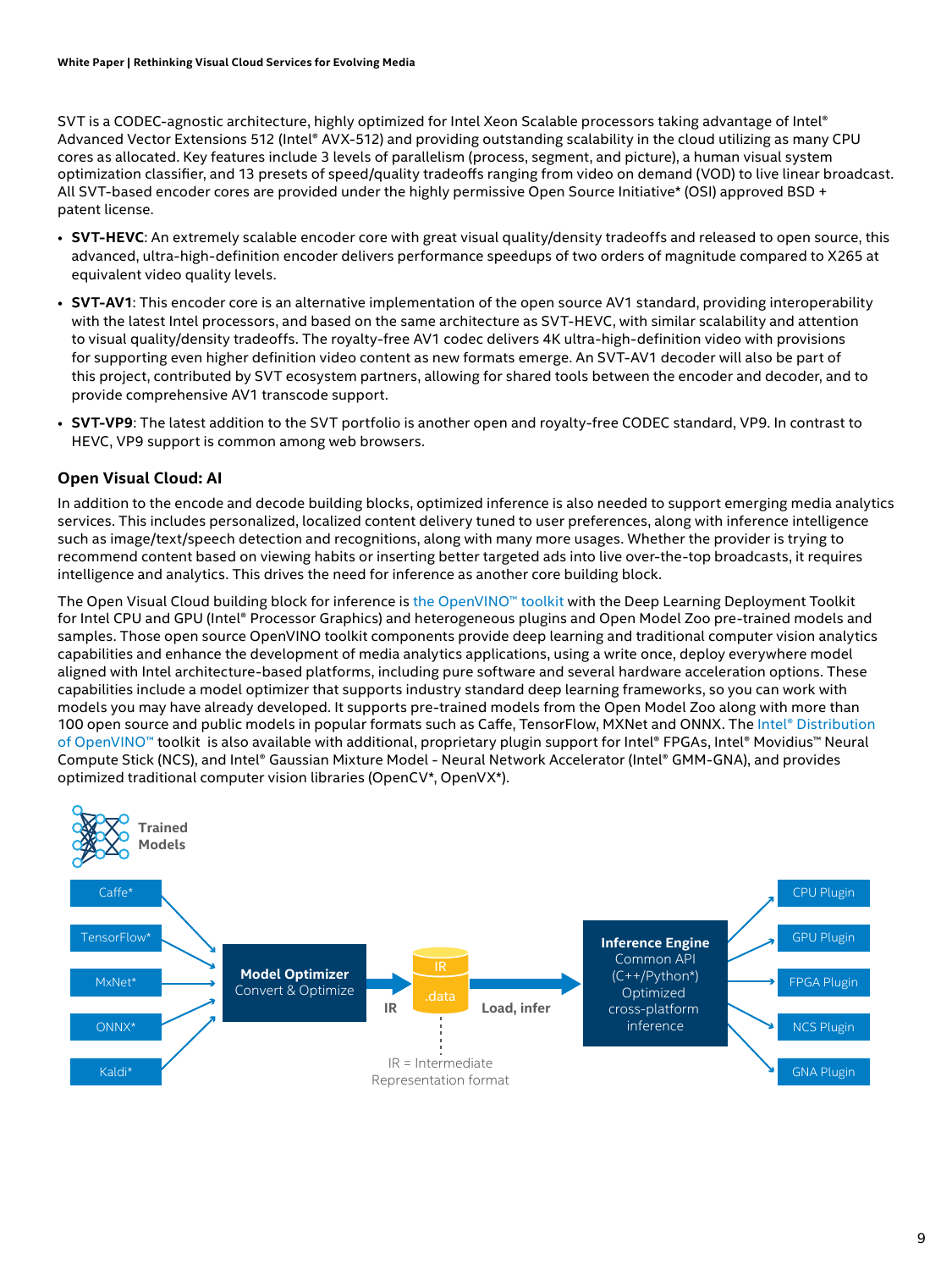## <span id="page-9-0"></span>**Open Visual Cloud: Graphics**

The Open Visual Cloud building block for rendering is the Intel Rendering Framework. This open source framework consists of four ingredients to deliver optimized CPU rendered raytracing and rasterization. It has been used extensively by professional animation and movie studios for photo-realistic scene creations, as well as by researchers for scientific data visualization due to the massively large complex data sets involved.

#### **Intel® Embree**

- CPU optimized ray tracing algorithms that take full advantage of all available CPU cores for interactive rendering to address large models using full system memory
- Tool kit for building ray tracing apps
- Broadly adopted by third-party ISVs into more than 80 commercial applications. Autodesk\* currently uses Intel Embree as a rendering engine in several of their top graphics applications.
- For more information, visit [http://embree.github.io]( http://embree.github.io)

#### **Intel® OSPRay**

- Scalable rendering engine based on Intel Embree
- API designed to ease creation of visualization software
- For more information, visit <http://ospray.org>

#### **OpenSWR**

- High-performance CPU rasterization
- Fully integrated into MESA\* v12.0+
- Supports ParaView\*, Visit\*, VTK\*, EnSight\*, VL3
- For more information, visit <http://mesa3d.org>; [www.openswr.org](http://www.openswr.org)

#### **Intel® Open ImageDenoise**

- High-performance denoising library for ray tracing
- Efficient use of deep learning filter trained to handle a wide range of samples per pixel
- Suitable for both preview and final-frame rendering
- For more information, visit <https://openimagedenoise.github.io>

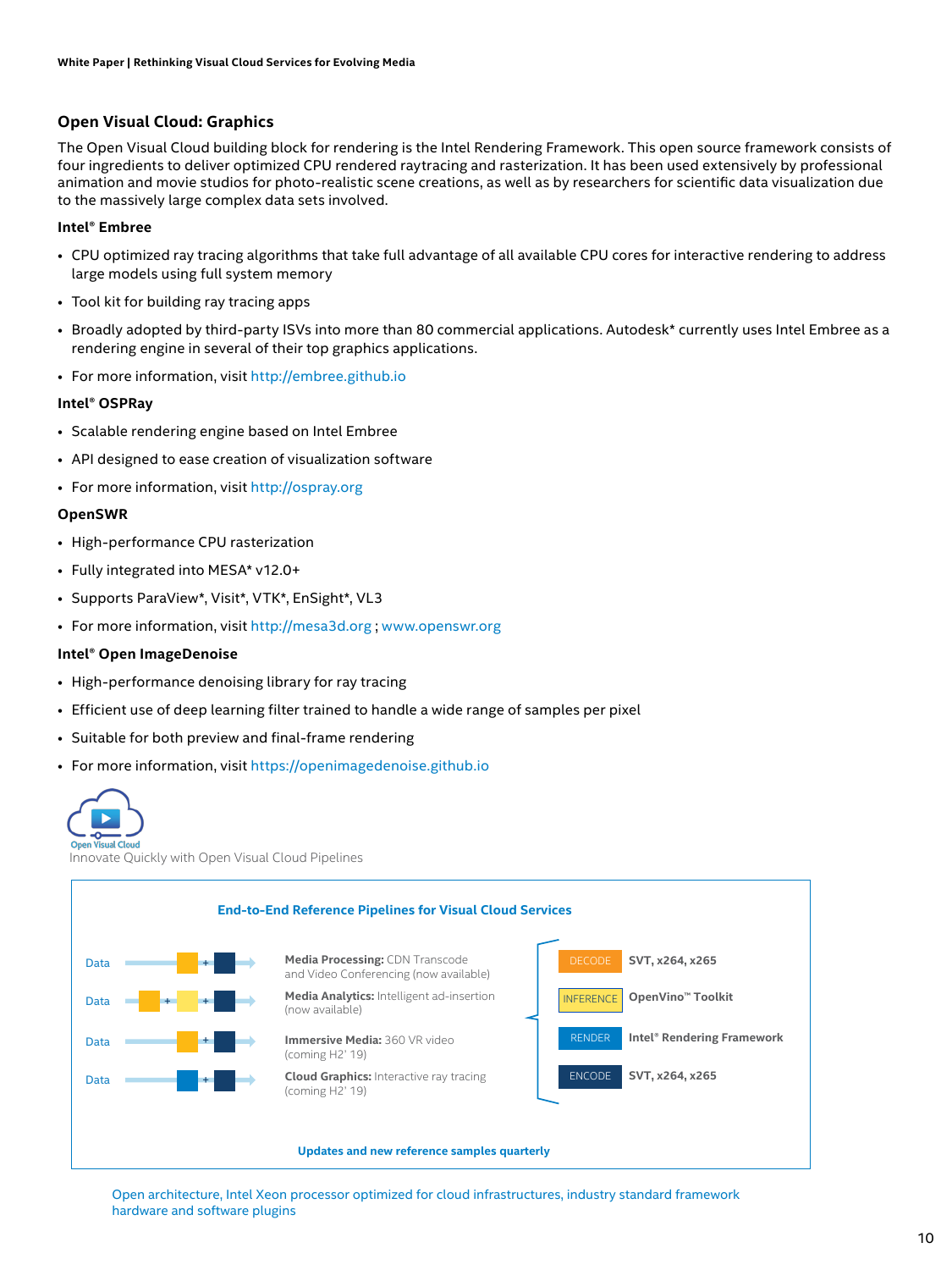# <span id="page-10-0"></span>**Open Visual Cloud: Reference Pipelines**

The Open Visual Cloud goes beyond simply providing optimized software building blocks and additionally offers full, endto-end sample reference pipelines to demonstrate how to use the building blocks most efficiently and to serve as a starting point for enhanced or new services. Highly flexible and optimized CPU pipelines will be delivered first, followed by hardwareaccelerated versions. The reference pipelines are provided as Docker\* containers, reducing setup, pipeline construction and configuration from what may take days to minutes. Developers have the ability to experience and evaluate a live visual cloud service enabled by a reference pipeline on public or private clouds.

## **Media processing and delivery**

- Reference Pipeline for CDN streamed 1:N transcoding service
	- Apache traffic server + NGINX + SVT (FFMPEG and gstreamer plugins)
	- Full software-optimized pipeline—get started without any special hardware
	- Hardware-accelerated transcoding (FFMPEG and gstreamer plugins) for use with Intel® Visual Cloud Accelerator 2 add-in card
		- Increase stream density when needed without changing the software architecture

#### **Media analytics**

- Reference Pipeline for live over-the-top ad insertion service
	- OpenVINO toolkit + SVT
	- Full software-optimized pipeline—get started without any special hardware
	- Hardware-accelerated inference (OpenVINO toolkit plugins) for use with Intel® inference accelerators (FPGA, GPU, VPU)
	- Increase inference performance when needed without changing the software architecture

Additional sample reference pipelines will be provided on a regular basis, as well as additional platform support via the plugin architecture.

With Open Visual Cloud software running on an x86-based infrastructure, the development community has a platform from which to create comprehensive end-to-end visual cloud services, with powerfully optimized building blocks, sample reference pipelines to simplify adoption and deployment, and the flexibility, enhancements and support of the open source community.

# **Get Ready for Visual Cloud Opportunities**

Evolving media applications are transforming entire industries, creating new cloud-based services, including media processing and delivery, media analytics, immersive media, cloud graphics, and cloud gaming. All of these services are part of an nextgeneration infrastructure model known as the visual cloud. As this transformation accelerates, CSPs, CoSPs, and enterprises have unique opportunities to attract new business customers and meet changing user expectations, as well as make maximum use of available compute, storage, and network resources across a cohesive platform architecture.

The building blocks and components that support the visual cloud include a robust hardware portfolio from Intel for meeting diverse power and performance needs, optimized open source software to streamline development of solutions, and enabling ingredients provided through the Open Visual Cloud to improve design results and reduce time-to-market.

Intel offers comprehensive, interoperable visual cloud solutions powered by the Intel Xeon Scalable processor family, giving service providers a way to focus technology investments on rapid innovation and agile deployment of services built for the visual cloud. This platform is richly supported by a vibrant ecosystem and contributions from an active open source community. To keep pace with rapidly growing visual cloud opportunities, Intel is collaborating with industry leaders to enable transformative solutions through the latest cloud architectures, advanced networks, and flexible, scalable compute platforms.

For more information visit **<http://www.intel.com/visualcloud>** and **<https://01.org/OpenVisualCloud>**.